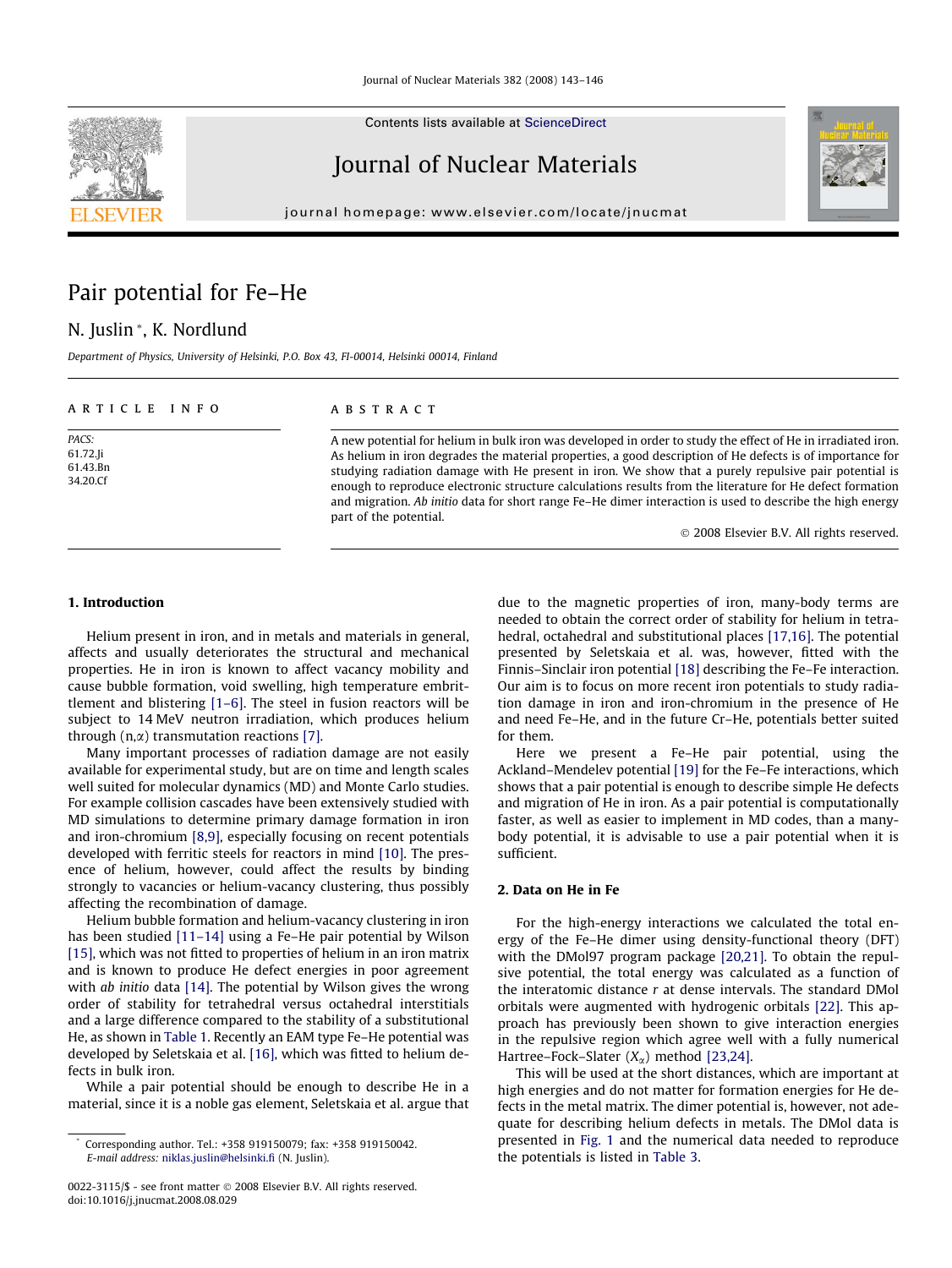|            |                      | Fe-Fe                    | Substitutional | Octahedral | Tetrahedral |
|------------|----------------------|--------------------------|----------------|------------|-------------|
| <b>DFT</b> | Seletskaia [17,16]   | $\overline{\phantom{0}}$ | 4.08           | 4.60       | 4.37        |
|            | Fu and Willaime [14] | $\overline{\phantom{0}}$ | 4.22           | 4.57       | 4.39        |
| MD         | Wilson [14]          | FS                       | 3.25           | 5.25       | 5.34        |
|            | Seletskaia [16]      | FS                       | 3.91           | 4.54       | 4.50        |
|            | This work:           | AMS                      | 4.10           | 4.51       | 4.39        |
|            |                      | <b>DUD</b>               | 4.21           | 4.44       | 4.33        |
|            |                      | FS                       | 4.12           | 4.41       | 4.29        |

Formation energies of helium interstitials in iron for substitutional, octahedral and tetrahedral positions

All values are in eV. The Fe–Fe interactions are: FS = Finnis–Sinclair, AMS = Ackland–Mendelev, DUD = Dudarev-Derlet.



Fig. 1. The dimer potential from DMol DFT calculations and the Fe–He pair potential for describing He in an iron matrix. Clearly it is hard to construct a potential able to describe well both Fe–He molecules and He in bulk iron.

For helium defects in iron, DFT calculations have been made by Seletskaia et al. [\[17,16\]](#page-3-0) using the VASP code and Fu and Willaime [\[14\]](#page-3-0) using the SIESTA code. As can be seen in Table 1, the Fe–He DFT results by different groups and methods do not agree completely, but the qualitative features are the same.

### 3. Potential construction

Finding a physically motivated function form that describes the energy and forces as a function of inter-atomic distance for the desired situations can be hard, due to limitations in MD, mainly since it treats atoms as spheres with no electrons and a limited interaction range. It would also be possible to use a numerical table and interpolate between points for a completely empirical potential, but this approach requires more DFT data to be reliable.

Considering the repulsive nature of helium in iron and the simplified picture of positive nuclei in an electron cloud, a natural function form to choose is a screened Coulomb potential. The function form  $f(r)$  = (a  $\,$  + b/r) exp( – c r) was found to work well. Here the  $a$  and  $b/r$  terms give the ability to affect close and long range parts of the potential differently. Adding more terms and parameters would give more fitting options, but with limited data sets to fit to, would not guarantee a more transferable potential. It can be noted that already a simple  $a$  exp( $-cr$ ) term is enough to give reasonable defect formation energies in the correct order.

The available ab initio data on interstitials does not provide any information for distances much shorter than the interatomic distances, and we can use either the data from the DMol calculations or the ZBL universal potential [\[25\]](#page-3-0). They are quite similar, but since we have the DFT data, we choose to use it. This choice does not affect the potential part fitted for larger distances. To get a smooth

transition between the two parts of the potential, we introduce a polynomial function fit to the values and derivatives at the transition points. In simulations close to equilibrium (kinetic energies less than about 2 eV) the atoms will not come close enough for the DMol part to be important and it is sufficient to use the function form. The potential form chosen is given by:

$$
f(r_{ij}) = \begin{cases} \text{DMOL-potential}, & r_{ij} \le r_1 \\ p_3 r_{ij}^3 + p_2 r_{ij}^2 + p_1 r_{ij} + p_0, & r_1 \le r_{ij} \le r_2, \\ \left(a + \frac{b}{r_{ij}}\right) e^{-cr_{ij}} f_c(r_{ij}), & r_{ij} \ge r_2, \end{cases}
$$
(1)

where the cut-off function  $f_c$  is included for computational efficiency. It is given by:

$$
f_{\rm c}(r_{ij}) = \begin{cases} 1, & r_{ij} \leq r_{\rm c} - r_{\rm d}, \\ \frac{1}{2} \left( 1 - \sin \frac{\pi (r_{ij} - r_{\rm c})}{2r_{\rm d}} \right), & |r_{\rm c} - r_{ij}| \leq r_{\rm d}, \\ 0, & r_{ij} \geq r_{\rm c} + r_{\rm d}, \end{cases}
$$
(2)

which is a function that goes smoothly from full interaction at  $r_{ii}$  $\leq r_c - r_d$  to zero interaction at  $r_{ij} \geq r_c + r_d$ . This cut-off function is a standard type used e.g., in Tersoff type potentials [\[26\]](#page-3-0).

The transition point and the cut-off parameters can partially be deduced based on the atom configurations around the helium atom for the defect structures of interest by considering the number of neighbors and their distances. It is, however, not always obvious where to cut off the potential and it affects the formation energies of the defects and migration energies, so trying different cut-offs is important.

For the fitting procedure we have compared the relaxed MD results with the relaxed DFT results. Trying to reproduce the exact DFT atom positions with our Fe–He potential would have been inadvisable, as the MD and DFT Fe–Fe interactions are not exactly the same. Thus, fitting to the DFT atom configurations would mean the Fe–He interaction compensates for differences in the iron part for these structures, which is not a desired property for a transferable potential. With good iron potentials, these differences can be expected to be quite small.

The function parameters were found by applying both a numerical fitting routine and manual fitting. The fitting routine was written to fit any given function to any defect atomic structure, where the defect atomic structure and Fe–Fe interaction energy were given by MD simulations with trial parameters and subsequently changed to new structures and energies. It can be noted that this step could have been done in the fitting routine by calculating the EAM interaction energies and forces for the iron atoms, and was done separately only due to programming reasons.

While the fitting routine gave acceptable results, we managed to further improve the potential by manually adjusting the parameters, since it is a rather complex process to decide what properties are desired and a human touch is often needed for finding the best parameters. The parameters are presented in [Table 2](#page-2-0).

All simulations were performed for 2000 atoms in pure bulk, adding and removing atoms as needed for the defects. The same

<span id="page-1-0"></span>Table 1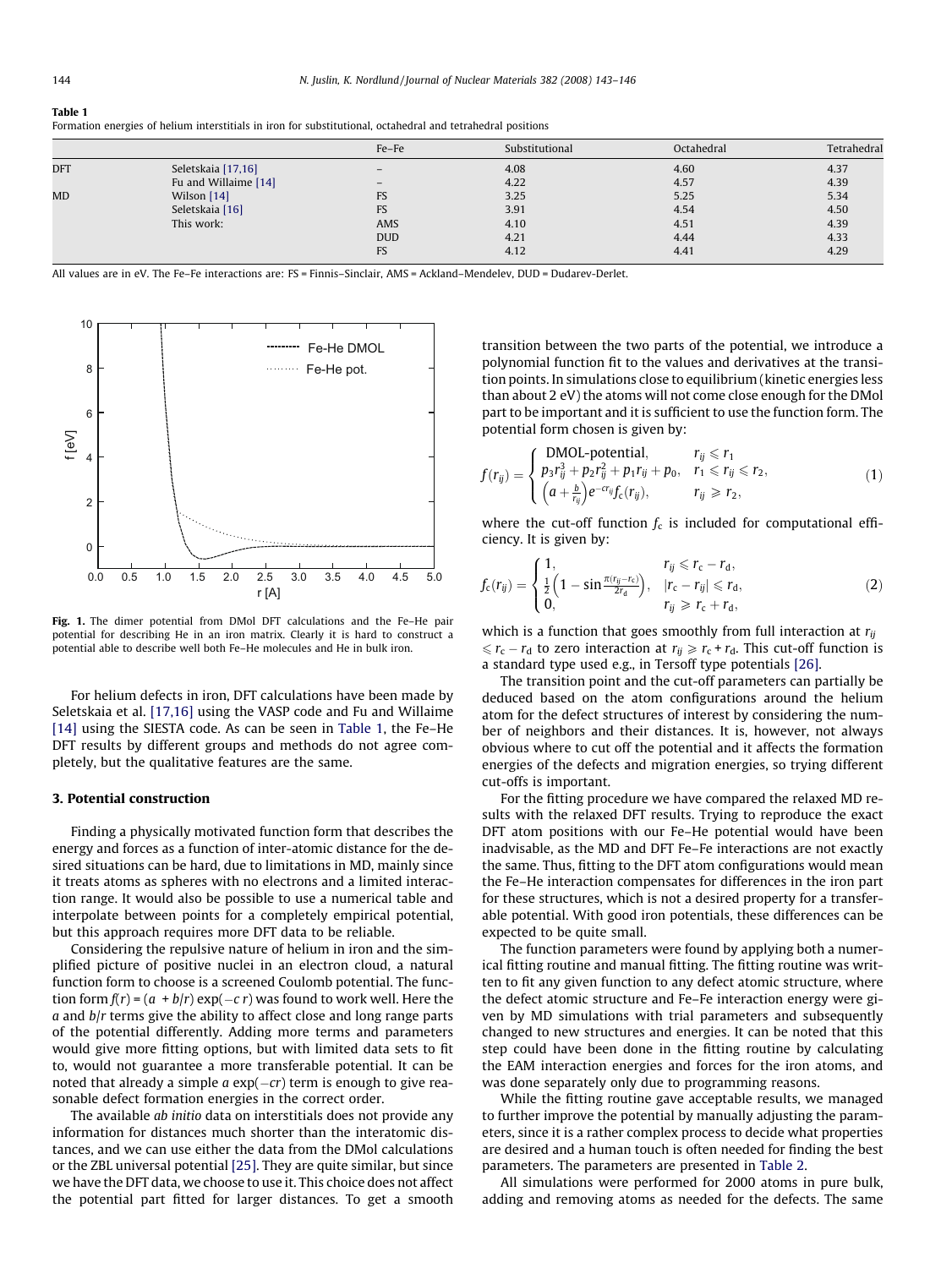<span id="page-2-0"></span>Table 2 Parameters for the Fe–He potential

|                   | randmenters for the re-ric potential |                 |      |                           |              |
|-------------------|--------------------------------------|-----------------|------|---------------------------|--------------|
| $a$ (eV)          | 26.65                                | $r_1(A)$        | 1.0  | $p_3$ (eV/ $\rm{\AA}^3$ ) | 62.020897    |
| $b$ (eVÅ)         | $-15.0$                              | $r_2(A)$        | 1.2  | $p_2$ (eV/ $\rm \AA^2$ )  | $-96.287579$ |
| $c(1/\text{\AA})$ | 1.856                                | $r_c(A)$        | 3.7  | $p_1$ (eV/Å)              | $-38.548739$ |
|                   |                                      | $r_{\rm d}$ (Å) | 0.25 | $p_0$ (eV)                | 79.266283    |

results were obtained with 1024 atoms, indicating that the system was large enough. Periodic boundaries were used. The system was relaxed to 0 K and zero pressure, applying the Berendsen temperature and pressure control [\[27\].](#page-3-0) The potential was implemented in the MD code as a numerical table and the derivatives were calculated using cubic spline interpolation.

The Fe–Fe interaction clearly affects the neighborhood around the helium atom, and thus changing the potential for iron will affect the results. The change in the iron matrix due to a defect depends mainly on the stiffness of the potential. Since most potentials for an element are fit to similar elastic properties and defect properties, other potentials for Fe can be expected to produce He defect properties comparable to these, as can be seen in [Table 1](#page-1-0) for the Fe–He potential with three different Fe–Fe interactions. If intending to use another potential than the one by Mendelev for iron [\[19\],](#page-3-0) the properties should be tested and the Fe–He potential adjusted if necessary.

We emphasize that this potential is only suitable for helium in iron matrices and not for molecules. The DFT data in [Fig. 1](#page-1-0) would actually indicate a fairly strong binding, but it is well known that DFT methods tend to overestimate noble gas-metal interactions (in Ref. [\[14\]](#page-3-0) comparison of DFT with more accurate quantum mechanical calculations showed this for FeHe). Moreover, no Fe– He molecules have yet been observed experimentally (the lightest noble gas for which a molecule has been reported is Ar [\[28\]](#page-3-0)), so the lack of a Fe–He binding is not a significant problem in the present context.

# 4. Results

The fitted properties are reproduced well, as can be seen in [Table 1.](#page-1-0) We also show results for the Dudarev and Derlet [\[29\]](#page-3-0)

Table 3 Data listed for the Fe–He DMol dimer potential



Fig. 2. The migration barrier for the migration of helium in iron from one tetrahedral interstitial position to a neighboring tetrahedral position. The results are in excellent agreement with the DFT data by Fu and Willaime [\[14\].](#page-3-0) Together with the Finnis–Sinclair Fe potential the He atom is slightly more stable midway between the two tetrahderal positions.

and the Finnis and Sinclair [\[18\]](#page-3-0) iron potentials and note that the Fe–He potential produces acceptable results for these potentials as well. Comparing with the potential by Seletskaia et al., the formation energies of our potential are closer to DFT results.

We also compared the migration barriers of He defects with DFT results [\[14\].](#page-3-0) We calculated the migration of a tetrahedral interstitial He to a neighboring tetrahedral position using the drag method. We locked the He atom into place on the line between these positions and let the met al atoms around relax. We note that there are also other methods to calculate migration barriers, such as the nudged elastic band method [\[30\]](#page-3-0), but the drag method was used in the DFT calculations and thus is best to use for this comparison. The results agree very well, as can be seen in Fig. 2. Using the Fe–Fe potential by Dudarev and Derlet also works well, but for the Finnis–Sinclair potential there is an energetically slightly more favorable place in the middle between the tetrahedral positions. The correct groundstate could be obtained by fitting for the Finnis–Sinclair potential.

| $r(\text{\AA})$ | $f$ (eV)      | r(A)  | $f$ (eV)    | r(A)  | $f$ (eV)  |
|-----------------|---------------|-------|-------------|-------|-----------|
| 0.001           | 742308.990941 | 0.100 | 3900.770613 | 0.560 | 83.527946 |
| 0.002           | 367929.108134 | 0.120 | 2932.205400 | 0.580 | 74.561277 |
| 0.003           | 243146.799839 | 0.140 | 2279.876865 | 0.600 | 66.673635 |
| 0.004           | 180789.363700 | 0.160 | 1814.874546 | 0.620 | 59.702486 |
| 0.005           | 143386.113350 | 0.180 | 1468.779606 | 0.640 | 53.513466 |
| 0.006           | 118462.568194 | 0.200 | 1202.690203 | 0.660 | 47.995909 |
| 0.007           | 100673.425256 | 0.220 | 993.428081  | 0.680 | 43.060309 |
| 0.008           | 87344.768144  | 0.240 | 826.385481  | 0.700 | 38.631227 |
| 0.009           | 76990.273923  | 0.260 | 691.670110  | 0.720 | 34.647305 |
| 0.010           | 68719.745430  | 0.280 | 582.160568  | 0.740 | 31.055904 |
| 0.011           | 61963.988467  | 0.300 | 492.614357  | 0.760 | 27.814882 |
| 0.012           | 56344.366351  | 0.320 | 418.974166  | 0.780 | 24.886748 |
| 0.013           | 51597.954831  | 0.340 | 358.075144  | 0.800 | 22.238914 |
| 0.014           | 47536.487083  | 0.360 | 307.477324  | 0.820 | 19.843742 |
| 0.015           | 44022.879513  | 0.380 | 265.243036  | 0.840 | 17.678637 |
| 0.016           | 40954.622254  | 0.400 | 229.812713  | 0.860 | 15.721379 |
| 0.017           | 38252.408019  | 0.420 | 199.952152  | 0.880 | 13.953087 |
| 0.018           | 35855.089452  | 0.440 | 174.682721  | 0.900 | 12.355634 |
| 0.019           | 33714.656575  | 0.460 | 153.202236  | 0.920 | 10.914554 |
| 0.020           | 31792.090048  | 0.480 | 134.857477  | 0.940 | 9.615746  |
| 0.040           | 13861.000825  | 0.500 | 119.113258  | 0.960 | 8.446703  |
| 0.060           | 8159.846377   | 0.520 | 105.536708  | 0.980 | 7.395154  |
| 0.080           | 5445.595238   | 0.540 | 93.772294   | 1.000 | 6.450862  |